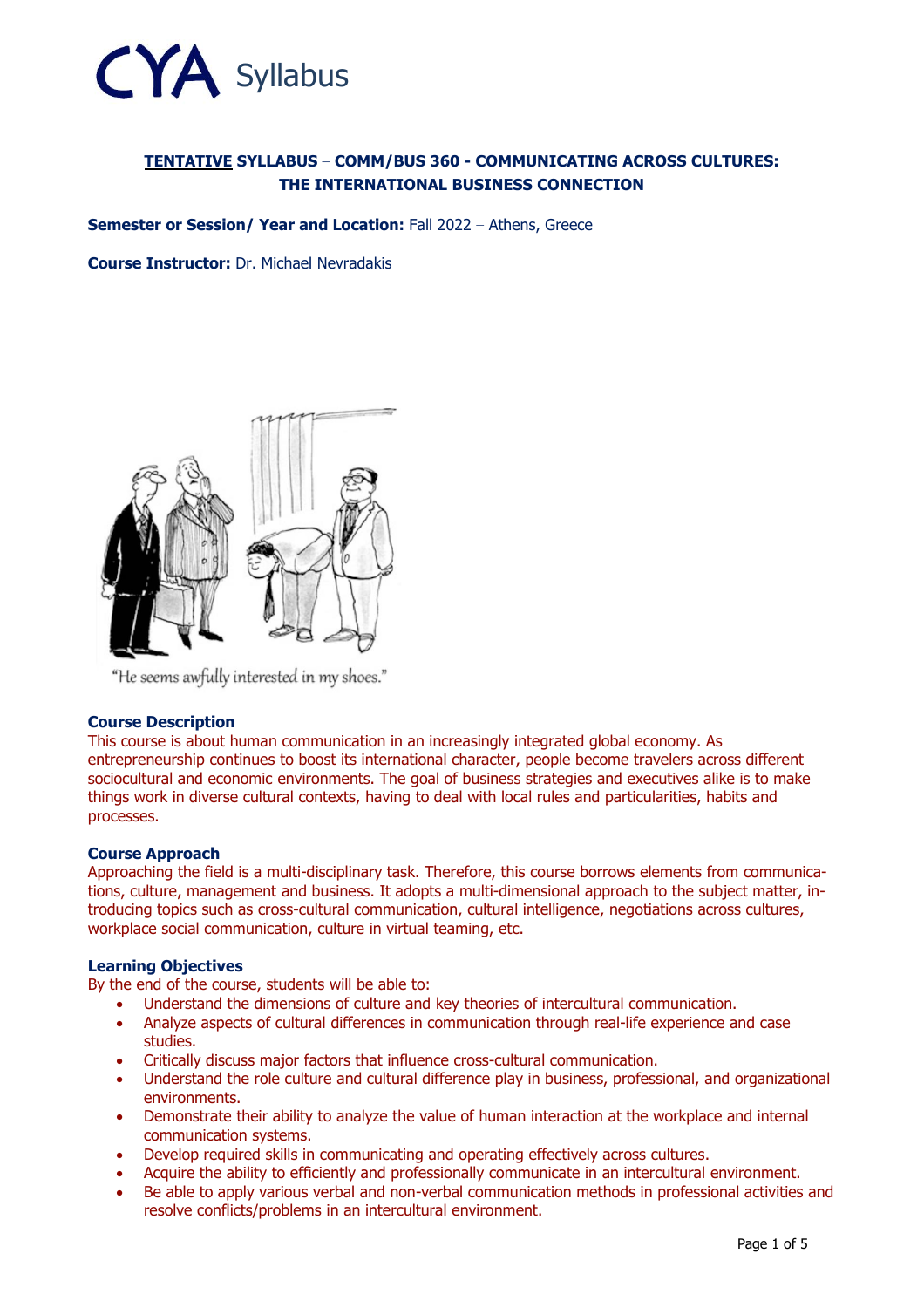

## **Course Requirements**

**Midterm examination:** A take-home examination with a "twist": you will complete, at home, one of the end-of-chapter activities from SIX of the chapters that we have covered so far during the term. The choice of activities and chapters is up to you, but it must be six activities from six different chapters. Each activity is to be completed thoroughly as per the guidelines set forth in the textbook. Due date: Wednesday, Oct. 20.

**Final examination:** A take-home examination with a "twist": you will complete, at home, one of the endof-chapter activities from SIX of the chapters that we have covered so far during the term. The choice of activities and chapters is up to you, but it must be six activities from six different chapters. You may not submit activities for chapters for which you submitted responses for the midterm examination. Each activity is to be completed thoroughly as per the guidelines set forth in the textbook. Due date: Monday, Dec. 13.

## **1st Assignment [Teams of 2]:**

Consider the different management styles in different cultural contexts. Select one, identify cultural characteristics and particularities in communication. Use the appropriate theoretical framework to support your analysis.

Step 1: Form a 2-member team and choose a culture-specific type of management style. Step 2: Gather and synthesize information from credible sources (academic or high-profile independent research institutes and organizations) Step 3: Provide a fully referenced analysis on the topic (min 1,000 words)

Step 4: Prepare a 6-minute presentation to class.

Deadline for delivery of paper: Wednesday, December 1 Date of class presentation: Wednesday, December 1

## **2nd Assignment:**

Critically analyze the effects of digital technology on cross-cultural communication. Select a corporate application, system or technique and discuss its role in enhancing communication across cultures. Use academic and other credible references to support your arguments. Deliver a fully referenced 1,500-word paper and prepare a 6-minute presentation to class.

Date of class presentation: Wednesday, December 8 (feedback will be provided) Deadline for delivery of paper: Wednesday, December 15

## **Notes:**

To receive credit for an assignment, you must turn it in at the beginning of class on the due dates specified. No late assignments will be accepted. Unless otherwise specified, all submitted work must be your own, original work. Any excerpts from the work of others must be clearly identified as a quotation, and a proper citation provided.

## **Evaluation and Grading**

Your grade for this course will be based on the following distribution:

## **Percentages**

| Assignment 1:                 | 25% |
|-------------------------------|-----|
| Assignment 2:                 | 25% |
| Midterm exam:                 | 20% |
| Final exam:                   | 20% |
| Attendance and participation: | 10% |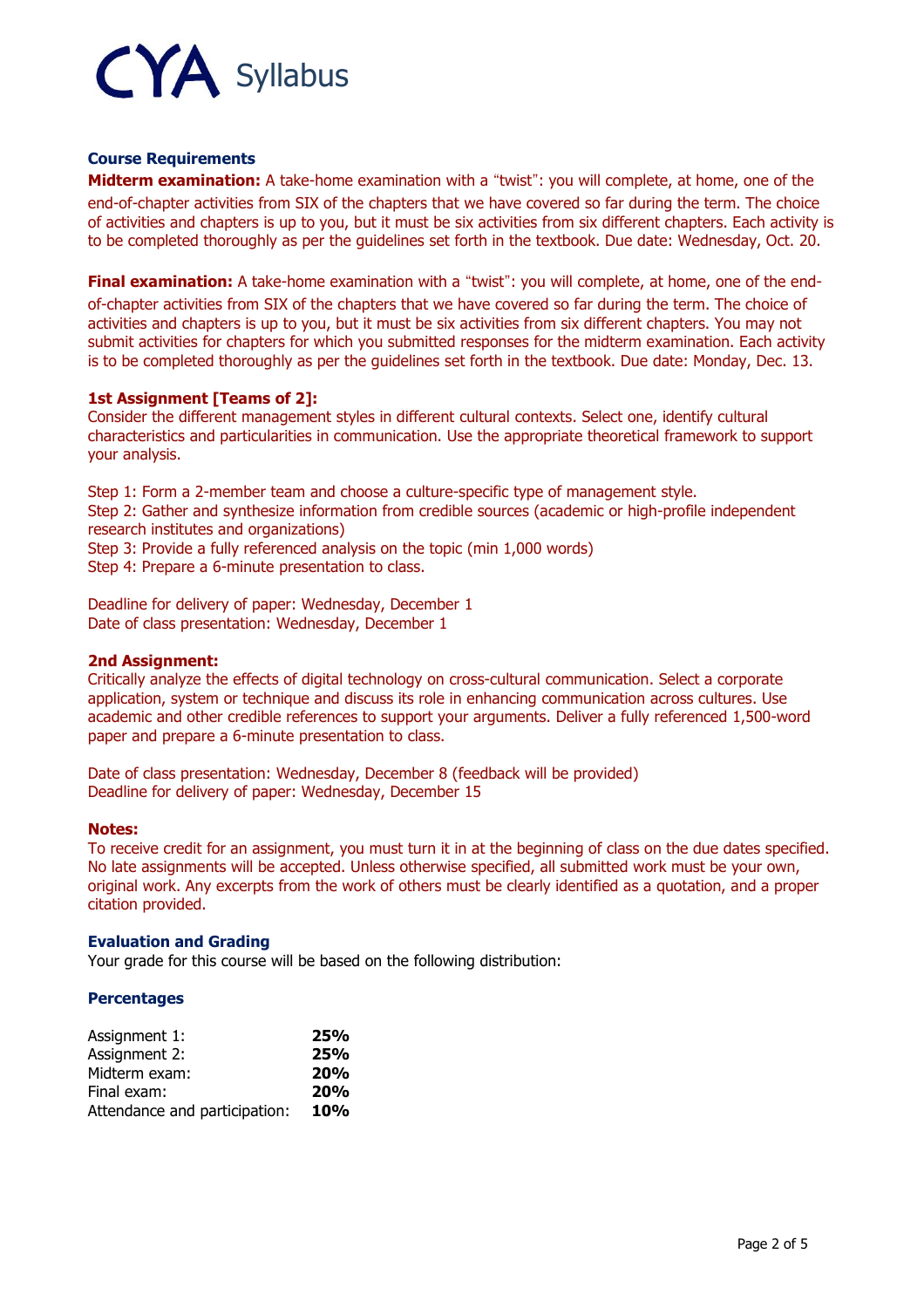

## **Evaluation Criteria - Course Assignments**

Grades are intended to give you a sense of the quality of a particular piece of work. Specifically:

An "A" paper will do all of the following:

- Carefully and thoroughly analyze the existing literature.
- Carefully and thoroughly evaluate the various viewpoints.
- Reaches judicious conclusions, which are fully substantiated.

A "B" paper will do a couple of the following:

- Reasonably analyzes the existing literature.
- Offers evaluation of the evident viewpoints.
- Reaches a number of conclusions, which are substantiated.

A "C" paper will do many of the following:

- Fail to present the existing literature.
- Misinterprets readings, evidence and arguments.
- Offers a superficial evaluation of the evident viewpoints. Reaches a number of fallacious conclusions.

#### **CYA Regulations and Accommodations**

#### **Attendance Policy**

Students are expected to attend all class meetings, on time, and to have prepared any assigned tasks for that day. Unexcused absences will directly affect grade. The class meets twice a week, so missing classes would result in gaps in the learning process.

CYA regards attendance in class and on-site (in Athens or during field study trips) as essential. Absences are recorded and have consequences. Illness or other such compelling reasons which result in absences should be reported immediately to the Student Affairs Office.

Class participation is also strongly encouraged. The classroom is meant to be an inclusive environment where each student's input is welcomed. Students are expected to come to the class prepared to participate in discussions, to share their experiences and perspectives that are relevant to the course material, and to ask questions.

## **Academic Accommodations**

#### **Policy on Original Work**

Unless otherwise specified, all submitted work must be your own original work. Any ideas taken from the work of others must be clearly identified as quotations, paraphrases, summaries, figures etc., and accurate internal citations and/or captions (for visuals) as well as an accompanying bibliography must be provided (Check the Student Handbook, pg. 7).

## **Use of Laptops**

In-class or onsite use of laptops and other devices is permitted if this facilitates course-related activities such as note-taking, looking up references, etc. Laptop or other device privileges will be suspended if devices are not used for class-related work.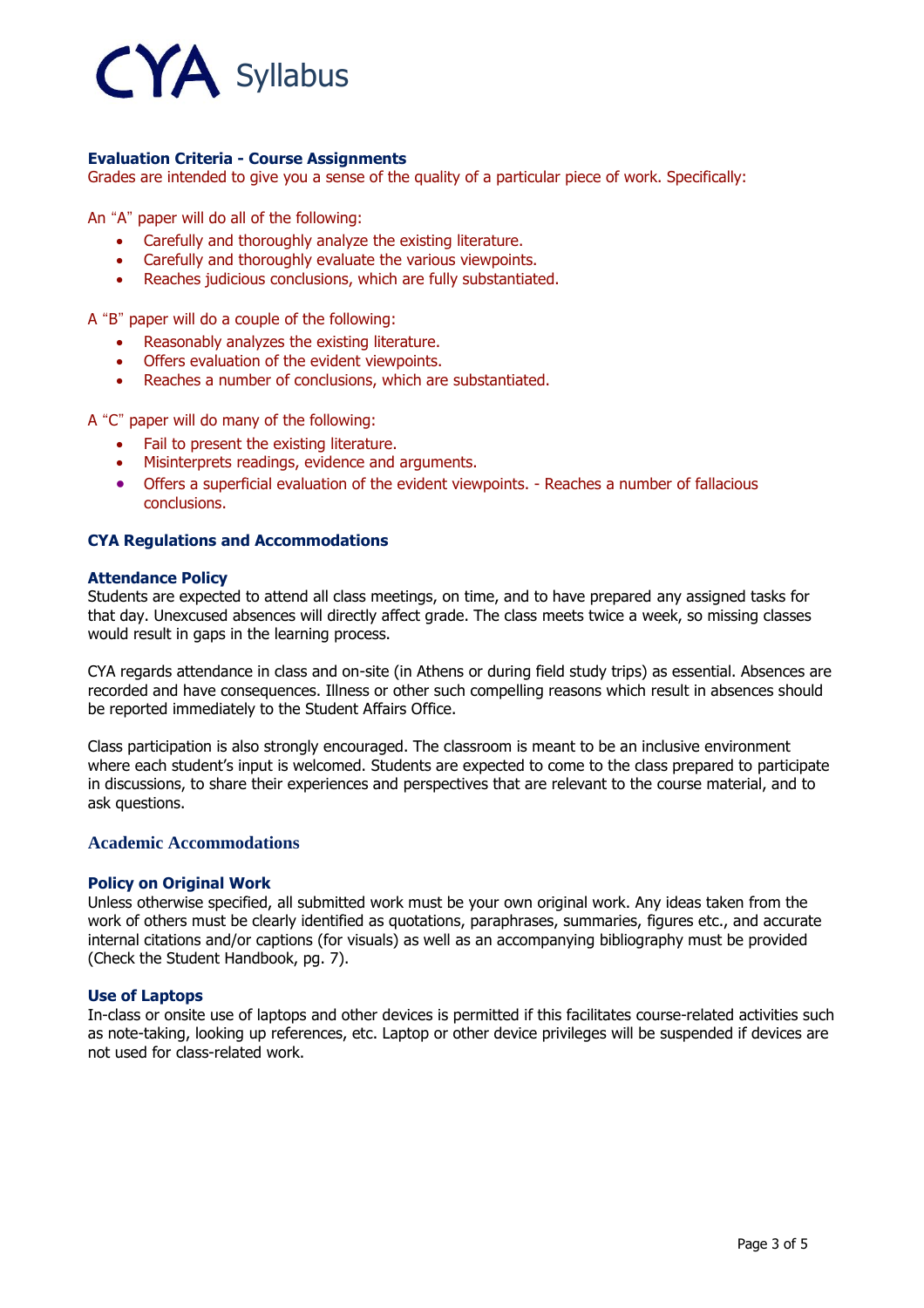

## **Class Schedule**

| <b>Day</b> | <b>Meeting dates</b>   | Topic / Readings / Assignments Due                                                                                                                                                                  |
|------------|------------------------|-----------------------------------------------------------------------------------------------------------------------------------------------------------------------------------------------------|
|            | 1, 2, 3 Sept. 5, 7, 12 | <b>Browaeys &amp; Price, Chapters 1-2:</b><br>Introduction to intercultural organizational communication<br>Determinants of culture in business<br>Dimensions of culture: Hofstede, GLOBE project   |
| 4, 5       | Sept. 19, 21           | Browaeys & Price, Chapters 3-4:<br><b>Business cultures around the world</b>                                                                                                                        |
| 6, 7       | Sept. 26, 28           | Browaeys & Price, Chapters 5-6:<br><b>Cultural dimensions and dilemmas</b><br><b>Culture and styles of management</b>                                                                               |
| 8, 9       | Oct. 3, 5              | Browaeys & Price, Chapters 7-8:<br><b>Culture and corporate structures</b><br><b>Culture and leadership</b>                                                                                         |
|            | 10, 11 Oct. 10, 12     | Browaeys & Price, Chapters 9-10:<br><b>Culture and corporate strategy</b><br><b>Cultural change in organizations</b><br><b>International marketing management</b>                                   |
| 12         | Oct. 17                | <b>Browaeys &amp; Price, Chapter 11:</b><br><b>International marketing management</b><br><b>Midterm examination review session</b>                                                                  |
| 13         | Oct. 19                | <b>Midterm</b> examination                                                                                                                                                                          |
|            | 14, 15 Oct. 31, Nov. 2 | Browaeys & Price, Chapters 12-13:<br><b>Cultural diversity in organizations</b><br><b>Business communication across cultures</b>                                                                    |
| 16         | Nov. 7                 | Assignment #1 due, in-class presentations                                                                                                                                                           |
| 17, 18     | Nov. 14, 16            | Browaeys & Price, Chapters 14-15:<br><b>Barriers to intercultural communication</b><br><b>Negotiating interculturally</b>                                                                           |
|            | 19, 20 Nov. 21, 23     | Browaeys & Price, Chapters 16-17:<br>Working with international teams<br><b>Conflicts and cultural differences</b>                                                                                  |
| 21, 22     | Nov. 28, 30            | Browaeys & Price, Chapter 18; Mead & Andrews, Chapter 6<br>Developing intercultural communicative competence<br>Cultural intelligence & corporate strategies in a multicultural environment         |
| 23         | Dec. 5                 | Mead & Andrews, Chapter 6; other reading(s) TBA<br>Corporate social responsibility: philanthropy, marketing or<br>something else?<br>Business communication in an online/digital/remote environment |
| 24         | Dec. 7                 | In-class presentations for assignment #2<br><b>Final examination review session</b>                                                                                                                 |
|            | Dec. 13                | Final examination due (no class meeting)                                                                                                                                                            |
|            | Dec. 15                | Assignment #2 due (no class meeting)                                                                                                                                                                |
|            |                        |                                                                                                                                                                                                     |

N.B.: Note that the schedule is tentative and subject to change. Changes will be announced in class and online. For instance, the schedule, in terms of subjects and readings, may be subject to change to benefit student learning and to keep up to date with current research.